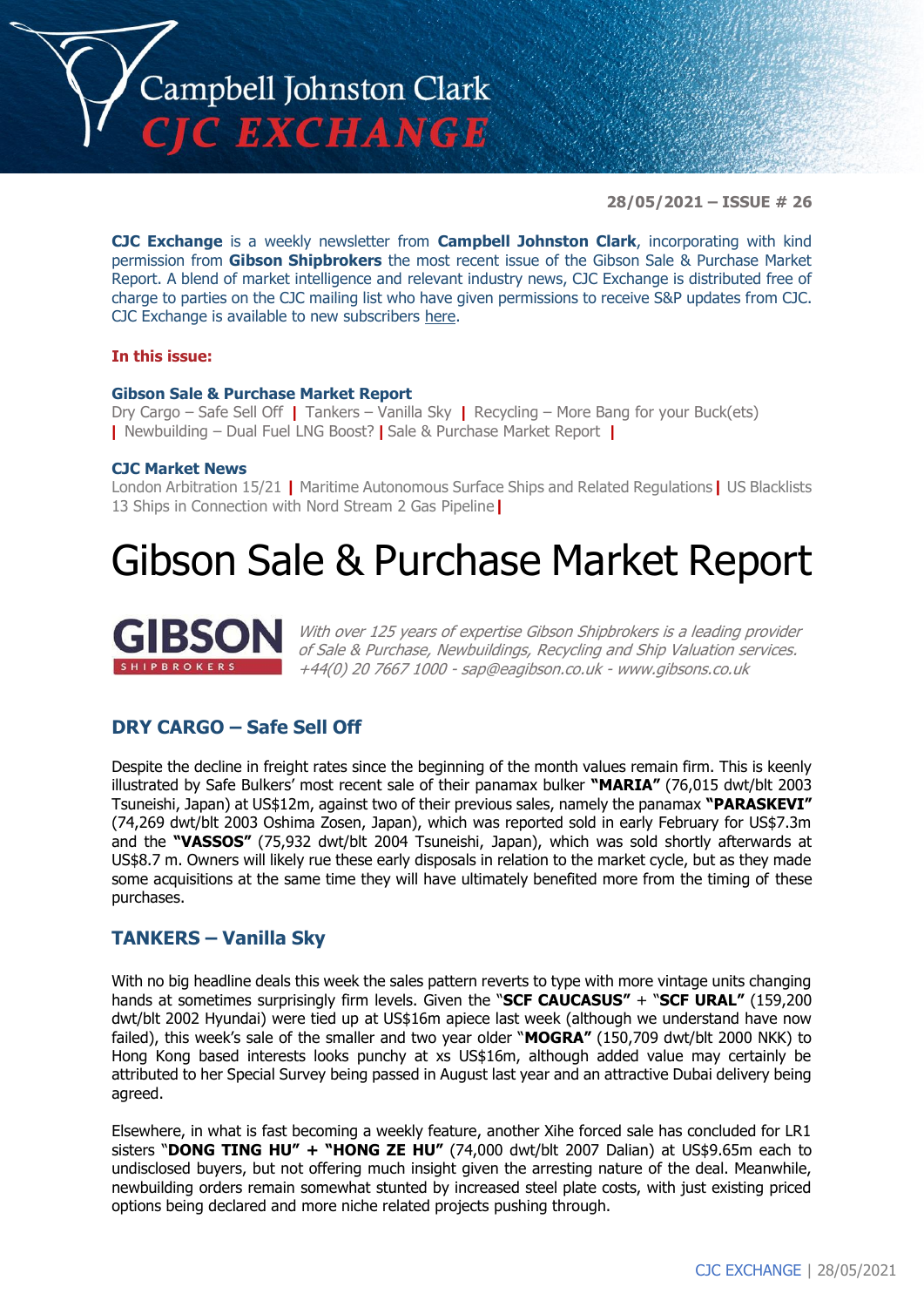

# **RECYCLING – More Bang for your Buck(ets)**

It was a fairly dull week in the demolition markets as lack of tonnage continues to impact the market, combined with the fear of a correction looming over the heads of cash buyers. Local steel prices in India did have a small correction as end buyers continue their cautious approach. Specialized ships like rigs, drill ships, chemical tankers and green recycling vessels continue to fill the yards in Alang as Indian end users are unable to match prices offered by Pakistan & Bangladesh for regular market ships. Chinese finished steel markets fell almost US\$100/ton and Iron is also showing signs of weakening. Despite concerns, the local steel markets in Bangladesh & Pakistan have continued to remain stable allowing end-breakers to offer prices in the region of US\$550- 560/LT. Fundamentals of the local steel markets are looking strong however some Buyers believe this could be the peak. Meanwhile the Covid-19 situation is slowly improving in India as cases continue to fall. There now could be a gradual easing of restrictions from June onwards which will certainly help cash buyers with their as-is deliveries. The next few months will be crucial in how the scrap prices move with monsoon being around the corner, Iran sanctions could potentially be lifted and tanker owners are anticipating a recovery. These factors could well swing the recycling markets either ways...

# **Newbuilding – Dual Fuel LNG Boost?**

This week saw a number of major oil companies (particularly Shell and EXXON) heavily criticised for their current plans to cut emissions and tangible action is now likely to improve these with legal and shareholder support. This may mean more enquiry from the oil majors for dual fuel tonnage. However, pricing at the yards is up from last year's concluded deals so charterers will need to pay up to make dual fuel newbuildings work. All eyes are on Equinor for their afra / LR2 dual fuel project and having received quotations earlier in the week they reconfirmed they are committed to proceed with the project. As a general comment, dual fuel LNG has been debated heavily recently with regards to its long-term viability, but it is still in reality the only option for alternative fuel for those looking to move now.

Elsewhere, container enquiry continues to remain high and is focused around the 15,000TEU size, which distracts the yards from other business. Steel plate price pressure remains and many yards are forecasting further rises in June from the steel mills and some are cautious to committing to pricing now.

| <b>Vessel Name</b>              | <b>DWT</b> | <b>Built</b> | Yard                                 | <b>Buyers</b>                                  | <b>Price</b><br>$(\frac{\epsilon}{m})$ | <b>Notes</b>                                                               |  |  |  |  |
|---------------------------------|------------|--------------|--------------------------------------|------------------------------------------------|----------------------------------------|----------------------------------------------------------------------------|--|--|--|--|
| <b>BULKERS</b>                  |            |              |                                      |                                                |                                        |                                                                            |  |  |  |  |
| <b>AUSTRALIA MARU</b>           | 181,415    | 2012         | Koyo (JPN)                           | <b>Maritime</b><br>Seanergy<br><b>Holdings</b> | 33.7<br>(cash+debt                     | SS<br>due 10/21.<br><b>BWTS+Scrubber</b><br>+ debt<br>. Cash<br>financing. |  |  |  |  |
| <b>MINERAL KYOTO</b>            | 180,310    | 2004         | Koyo (JPN)                           | <b>Undisclosed buyer</b>                       | 15.5                                   |                                                                            |  |  |  |  |
| <b>BOTTIGLIERI SOPHIE GREEN</b> | 93,300     | 2011         | <b>Jiangsu</b><br>Newyangzi<br>(CHN) | <b>Greek buyer</b>                             | 16.5                                   | SS psd 1/21.                                                               |  |  |  |  |
| <b>TWINKLE ISLAND</b>           | 82,265     | 2012         | <b>Tsuneishi</b><br>(JPN)            | Japanese buyer                                 | 21                                     | 4/22.<br>SS<br>due<br>Internal deal.                                       |  |  |  |  |
| <b>SOROCO</b>                   | 78,888     | 2008         | <b>Sanoyas</b><br>(JPN)              | <b>Undisclosed buyer</b>                       | 15.5                                   |                                                                            |  |  |  |  |

# **Gibson Sale & Purchase Market Report**

**S&P SALES**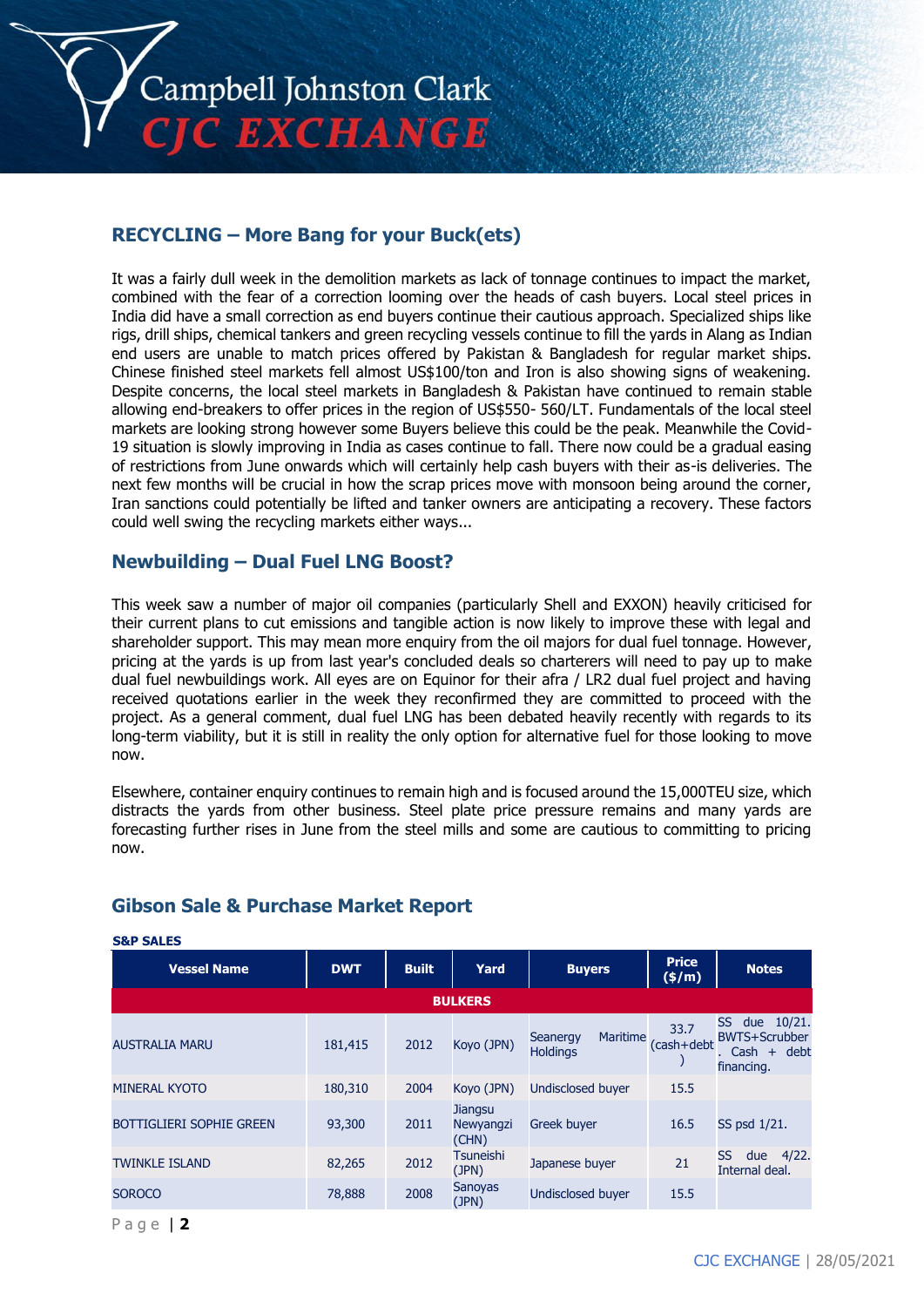Campbell Johnston Clark<br>CJC EXCHANGE

| <b>MARIA</b>                                  | 76,015  | 2003              | Tsuneishi<br>(JPN)                       | <b>Undisclosed buyer</b>        | 12             | DD psd 2/21.<br><b>BWTS fitted.</b>                           |  |  |
|-----------------------------------------------|---------|-------------------|------------------------------------------|---------------------------------|----------------|---------------------------------------------------------------|--|--|
| NAUTICAL HILARY + NAUTICAL<br><b>LOREDANA</b> | 63,800  | both 2015 Hantong | <b>Jiangsu</b><br>(CHN)                  | Eagle Bulk                      | 22 each        | <b>BWTS</b><br>$^{+}$<br>Scrubber fitted.                     |  |  |
| PANAGIA KORONA                                | 56,568  | 2012              | <b>COSCO</b><br>Zhoushan<br>(CHN)        | <b>Undisclosed buyer</b>        | 15.3           |                                                               |  |  |
| AMS PEGASUS III                               | 56,521  | 2012              | <b>Jiangsu</b><br>Hantong<br>(CHN)       | Undisclosed buyer               | 14.1           | SS due 7/22.                                                  |  |  |
| PACIFIC TALENT                                | 56,469  | 2013              | <b>Jiangsu</b><br>Hantong<br>(CHN)       | Undisclosed buyer               | 15.5           | DD due 5/21.<br><b>BWTS fitted.</b>                           |  |  |
| <b>ARCHAGELOS MICHAEL</b>                     | 53,460  | 2007              | Halong<br>Shipbuilding<br>(VNM)          | Undisclosed buyer               | 8.2            | SS due 10/21.                                                 |  |  |
| DRY BEAM NEO                                  | 38,180  | 2019              | <b>Shin</b><br>(JPN)                     | Kochi Undisclosed buyer         | reg 24         |                                                               |  |  |
| <b>SREDNA GORA</b>                            | 37,300  | 2010              | Huatai<br>Heavy (CHN) Greek buyer        |                                 | 11.6           | SS psd 11/20.<br><b>BWTS fitted.</b>                          |  |  |
| <b>MANZANILLO</b>                             | 34,426  | 2010              | <b>SPP</b><br>Tongyeong<br>(KRS)         | Greek buyer                     | 11.5           | SS psd 9/20. Inc.<br>10/21<br>ТC<br>$^{\circ}$<br>\$7,933 pd. |  |  |
| <b>RYOGA</b>                                  | 24,959  | 2011              | Murakami<br>Hide (JPN)                   | <b>Undisclosed buyer</b>        | 8.8            | DD due 6/22. No<br>BWTS.                                      |  |  |
| <b>MAGNATE</b>                                | 18,828  | 2004              | Yamanishi<br>(JPN)                       | Chinese buyer                   | 4.6            | Logger. DD due<br>10/21.                                      |  |  |
|                                               |         |                   | <b>TANKERS</b>                           |                                 |                |                                                               |  |  |
| <b>MOGRA</b>                                  | 150,709 | 2000              | N K K (JPN)                              | Hong Kong buyer                 | xs 16          | Dubai delivery.<br>SS psd 8/20.                               |  |  |
| <b>BAI LU ZHOU</b>                            | 110,503 | 2007              | (CHN)                                    | Dalian No. $1$ Indonesian buyer | 14.25          | SS due 6/22. No<br>BWTS.                                      |  |  |
| DONG TING HU + HONG ZE HU                     | 74,000  | both 2007         | (CHN)                                    | New Century Undisclosed buyer   | 9.65 each      | Xihe forced sale.<br>SS due 5+9/22.                           |  |  |
| <b>ATLANTIC PISCES</b>                        | 47,128  | 2009              | (KRS)                                    | Hyundai Mipo Norwegian buyer    | 15             | Deepwell. BWTS<br>fitted.                                     |  |  |
| <b>SALAMINIA</b>                              | 47,371  | 2007              | Onomichi<br>(JPN)                        | <b>Undisclosed buyer</b>        | 9.6            | Pump-room.<br>Dirty<br>trading.<br>SS+BWTS<br>due<br>4/22.    |  |  |
| <b>TIGER HONGKONG</b>                         | 13,034  | 2009              | 21C<br>Shipbuilding<br>(KRS)             | Undisclosed buyer               | 6              | Epoxy. IMO II.                                                |  |  |
| <b>MENTOR</b>                                 | 13,014  | 2007              | Sekwang<br>(KRS)                         | Indian buyer                    | 5.5            | Epoxy. IMO II.                                                |  |  |
| <b>GENERAL CARGO / MULTI PURPOSE</b>          |         |                   |                                          |                                 |                |                                                               |  |  |
| SPLENDOR KAOHSIUNG                            | 12,192  | 2006              |                                          | Higaki (JPN) Undisclosed buyer  | $\overline{4}$ | Tweendecker.                                                  |  |  |
|                                               |         |                   | <b>CONTAINERS / RO-RO / REEFER / PCC</b> |                                 |                |                                                               |  |  |
| <b>NORDMAPLE</b><br><b>NEWBUILDING ORDERS</b> | 35,000  | 2018              | AVIC Weihai Marfret<br>(CHN)             |                                 | 32.5           | 2500<br>TEU.<br>Geared.                                       |  |  |
|                                               |         |                   |                                          |                                 |                |                                                               |  |  |

| <b>Ordering Client</b> | Vessel Type Size / No. Shipyard<br>  Of units (Country) |                           |                         | <b>Delivery</b> | Price (\$m) | <b>Notes</b>                             |  |  |
|------------------------|---------------------------------------------------------|---------------------------|-------------------------|-----------------|-------------|------------------------------------------|--|--|
| <b>BULKERS</b>         |                                                         |                           |                         |                 |             |                                          |  |  |
| <b>CMT</b>             | Newcastlema 210,000                                     | $dwt \times 2$            | Qingdao<br>Beihai (CHN) | 2023            | 58.5        | LNG ready. Tier<br>III. EEDI Phase<br>3. |  |  |
| U-Ming                 | <b>Baby Cape</b>                                        | 100,000<br>$dwt \times 2$ | Oshima (JPN)            | 2023            | 37          |                                          |  |  |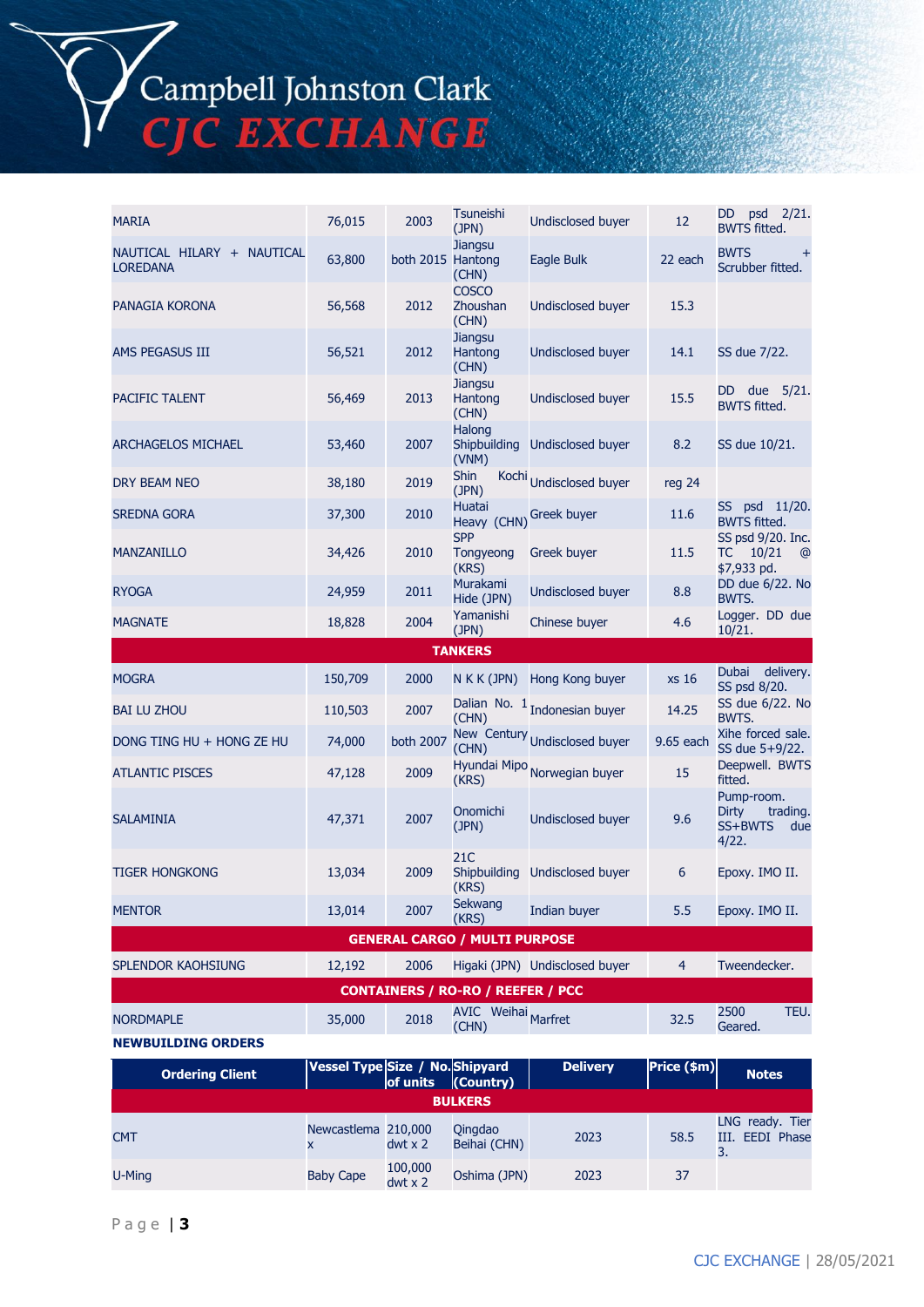# Campbell Johnston Clark<br>CJC EXCHANGE

| Ningbo Marine                          | Handymax       | 49,800 dwt<br>$+1$         | China<br><b>Merchants</b><br>Jinling (CHN) | 2022      | $27.8*$          | <i><b>*Declared</b></i><br>option.              |  |
|----------------------------------------|----------------|----------------------------|--------------------------------------------|-----------|------------------|-------------------------------------------------|--|
|                                        |                |                            | <b>TANKERS</b>                             |           |                  |                                                 |  |
| Lundqvist Rederierna                   | Aframax        | 112,000<br>$dwt + 1$       | Sumitomo<br>(JPN)                          | 2022      |                  | Declared option.<br>Conventional<br>fuel.       |  |
| <b>McAsphalt Marine Transportation</b> | <b>Asphalt</b> | x 1+1                      | 12,000 dwt Wuhu Xinlian<br>(CHN)           | 2023      | xs <sub>40</sub> | fuel.<br>Dual<br><b>Battery</b><br>powered.     |  |
|                                        |                |                            | <b>CONTAINERS / RO-RO / REEFERS / PCC</b>  |           |                  |                                                 |  |
| <b>TS Lines</b>                        | Containership  | 7,000<br><b>TEU</b><br>x 4 | SWS (CHN)                                  | 2023      | 73               |                                                 |  |
| <b>Tsakos</b>                          | Containership  | 2,800<br>x <sub>2</sub>    | <b>TEU Hyundai Mipo</b><br>(KRS)           | 2023      |                  |                                                 |  |
| Vega Reederei                          | Containership  | 1,868<br>x 4               | <b>TEU Yangfan</b><br>(CHN)                | 2022-2023 | 24               | <b>Sealion</b><br><b>SDARI</b><br>design        |  |
| <b>GAS</b>                             |                |                            |                                            |           |                  |                                                 |  |
| <b>Dorian LPG</b>                      | <b>VLGC</b>    | 84,000 cbm Kawasaki<br>x 1 | (JPN)                                      | 2023      |                  | Dual fuel.                                      |  |
| Kanfer Shipping                        | <b>LNGBV</b>   | 6,000 cbm<br>$x$ 2+2       | <b>Taizhou</b><br><b>Wuzhou</b><br>(CHN)   | 2023      |                  | Bunkering.<br>Gas/elec hybrid<br>battery power. |  |

#### **Recycling Activity**

| <b>Vessel Name</b> | <b>BUILT</b> | <b>DWT</b> | <b>LWT</b>             | <b>Delivery</b>            | <b>Price</b><br>$(*)$ lwt $)$ | <b>Notes</b>                  |  |  |  |  |
|--------------------|--------------|------------|------------------------|----------------------------|-------------------------------|-------------------------------|--|--|--|--|
| <b>VLCC</b>        |              |            |                        |                            |                               |                               |  |  |  |  |
| <b>NEW DIAMOND</b> | 2000 / Japan | 299,986    | 38,964                 | as-is UAE                  |                               | under tow                     |  |  |  |  |
| <b>ENERGY STAR</b> | 1997 / Japan | 309,966    | 42,686                 | as-is Lingii,<br>Maylaysia | 540                           | not Gas Free                  |  |  |  |  |
|                    |              |            | <b>CHEMICAL TANKER</b> |                            |                               |                               |  |  |  |  |
| DAWN 1             | 1995 / Japan | 11,668     | 3,167                  | India                      | 820                           | incl 700/750 tons<br>of St-St |  |  |  |  |
| <b>ARK PIONEER</b> | 1982 / Japan | 7,877      | 2,507                  | as-is Colombo              |                               |                               |  |  |  |  |

**Recycling Prices (US\$/LWT)**

|                                | <b>Bangladesh Pakistan</b> |         | <b>India</b> | <b>Turkey</b> |
|--------------------------------|----------------------------|---------|--------------|---------------|
| Tank/Cont/Ro-Ro/Capes/LPG/PCC  | 540/570                    | 540/565 | 520/530      | 290/300       |
| Dry Cargo/Bulk/Tween/Gen Cargo | 530/540                    | 530/540 | 510/520      | 280/290       |

**Newbuild and Second Hand Values** (\$ million)

|                            | <b>Newbuild</b> | 5 Year<br><b>Old</b> | 10 Year Old |
|----------------------------|-----------------|----------------------|-------------|
| <b>Tankers</b>             |                 |                      |             |
| <b>VLCC</b>                | 95              | 71                   | 48          |
| <b>SUEZMAX</b>             | 64              | 48                   | 33          |
| <b>AFRAMAX</b>             | 53              | 41                   | 26.5        |
| <b>MR</b>                  | 36.5            | 27.5                 | 18          |
| <b>Bulkers</b>             |                 |                      |             |
| <b>CAPESIZE</b>            | $56^{\wedge}$   | 36                   | 29          |
| <b>KAMSARMAX / PANAMAX</b> | $31^{\wedge}$   | 27.5k                | 20k / 18.5p |

#### **Indices**

| Year<br>Old | 10 Year Old |
|-------------|-------------|
| 71          | 48          |
| 48          | 33          |
| 41          | 26.5        |
| 27.5        | 18          |
|             |             |
| 36          | 29          |
| 27.5k       | 20k / 18.5p |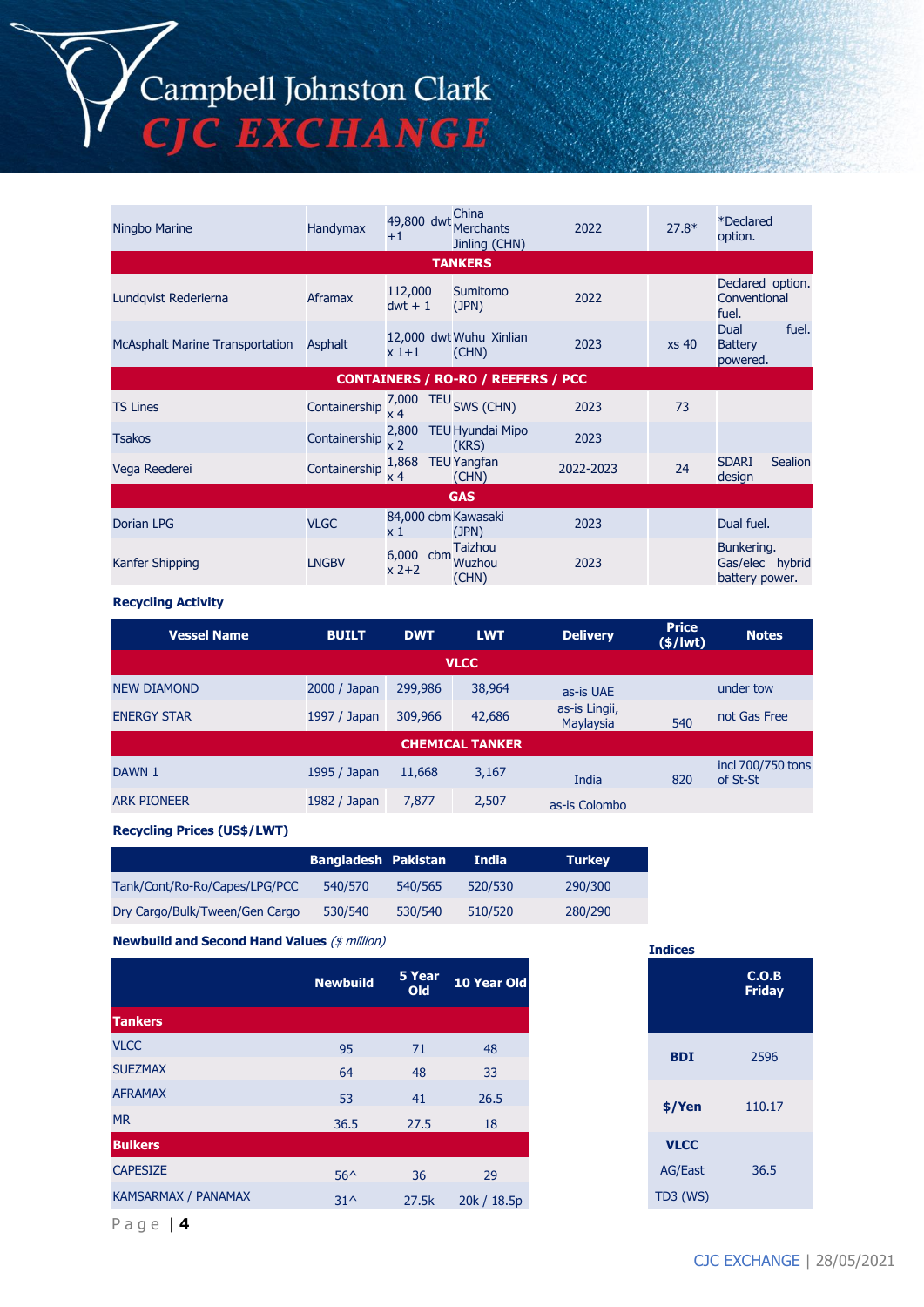

| ULTRAMAX / SUPRAMAX | 29 <sub>0</sub> | 23.5u | 16.5 |
|---------------------|-----------------|-------|------|
| <b>HANDYSIZE</b>    | $26^$           | 20.5  | 14   |

^=Chinese price (otherwise based upon Japanese / Korean country of build)

**This report has been produced for general information and is not a replacement for specific advice. While the market information is believed to be reasonably accurate, it is by its nature subject to limited audits and validations. No responsibility can be accepted for any errors or any consequences arising therefrom. No part of the report may be reproduced or circulated without our prior written approval. © E.A. Gibson Shipbrokers Ltd 2021.**

# CJC Market News



Campbell Johnston Clark (CJC) is a medium-sized international law firm advising on all aspects of the shipping sector, from ship finance to dry shipping and comprehensive casualty handling, and all that happens in between. Today, we Campbell Johnston Clark have offices in London, Newcastle, Singapore and Miami.

# **London Arbitration 15/21**



Owners claimed US\$109,495.83 in demurrage which they submitted was incurred at the loading port, Davant, on the Mississippi. Charterers however, denied liability and argued that laytime was saved and they were accordingly, entitled to dispatch of US\$6,359.38.

The Charter recap provided materially as follows:

"- LOAD PORT: 1SP UBT DAVANT-USA (ATTACHED UBT RULES SHALL INCORPORATE WITH THIS CP

…

- SHOULD THE BERTH BE OCCUPIED OR SHOULD THE VESSEL BE PREVENTED FROM PROCEEDING TO THE BERTH AFTER HER ARRIVAL AT OR OFF THE PORT NOTICE OF READINESS MAY BE TENDERED BY TELEX, FAX WWWW

- AT BOTH ENDS PORT LAYTIME SHALL COMMENCE TO COUNT 12HRS AFTER VALID NOR IS TENDERED UNLESS OPERATIONS SOONER COMMENCED. IN CASE SOONER COMMENCED, ACTUAL TIME USED TO COUNT."

["WWWW" to mean "wibon, wccon, wifpon, wipon", ie "whether in berth or not, whether customs cleared or not, whether in free pratique or not, whether in port or not".]

The UBT Rules were attached to the fixture recap and provided:

#### "2.2 NOTICE OF READINESS

In the case of an Ocean Vessel to be loaded, issuance of the Notice of Readiness shall mean that the Ocean Vessel…(2) is located at the Berth or Closest Available Anchorage (as defined in section 2.5 below); and (3) is ready and suitable in all respects to receive the Cargo in all holds to be loaded…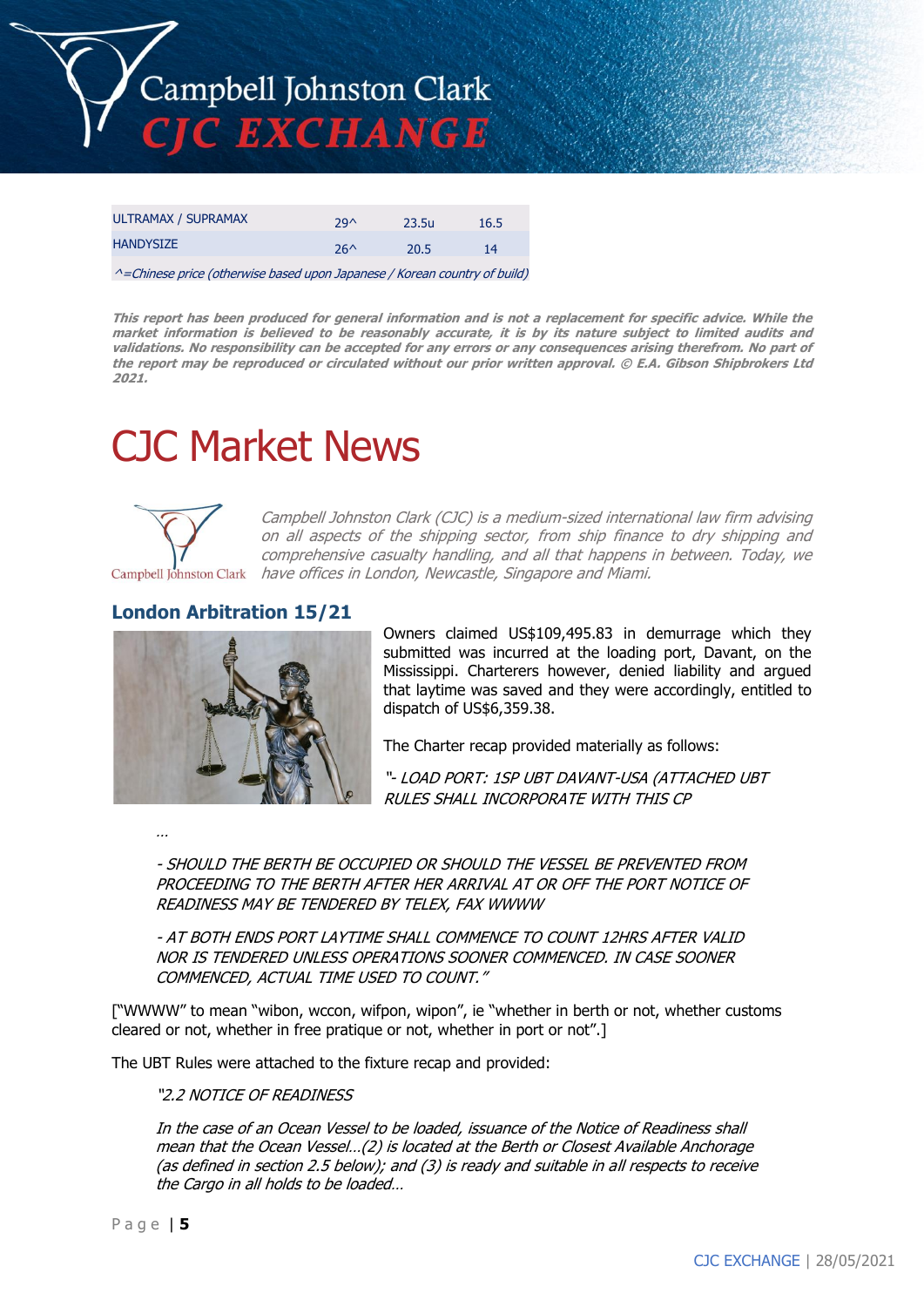

…

#### 2.5 CLOSEST AVAILABLE ANCHORAGE

Ocean Vessels filing a Berth Application to utilize the Terminal facilities normally will be required to anchor at Davant Anchorage (Mile 53.5-54.5 LDB), or the closest available anchorage to Davant, Louisiana."

The vessel arrived at the Southwest Pass around 14.00 on 13 April but could not berth because of congestion. The owners tendered a notice of readiness at 15.24 that day.

The vessel then waited until midday on 17 April, when a pilot boarded and took her to an anchorage at mile 51, arriving there in the evening. Shortly after that time, and once the vessel had completed an initial draft survey and obtained a hold pass certificate, a second notice of readiness was tendered, expressly without prejudice to the earlier one. It was not until 24 April that the vessel berthed, and at that time a third notice of readiness was tendered, again without prejudice.

Owners argued that the first notice was valid and that time therefore started to count on the basis of it. Charterers however, argued that time only started to count on the vessel's berthing, as provided in the UBT Rules. Under these rules, the vessel had to be either at the loading berth or at the closest available anchorage and ready and suitable to receive the cargo before a valid notice of readiness could be given.

Charterers further relied on the terms of the charter as incorporated by the fixture recap, which provided:

Clause 1, "The said Vessel shall, , proceed to the loading port(s) or place(s) stated in Box 10"

Clause 6, "If the loading/disch berth is not available on the Vessel's arrival at or off the port of loading/discharging, the vessel shall be entitled to give notice of readiness within ordinary office hours on arrival there, whether in free pratique or not, whether custom cleared or not."

Clause 41, "In any case the notice of readiness to load must be tendered once:

- (a) has arrived at the port limits
- (b) is physically ready in all respects to load or discharge the nominated cargo."

Charterers argument was therefore that the vessel had not tendered a valid NOR as the Southwest Pass was not the closest available anchorage. The deletion in clause 1 of the incorporated charter meant that the vessel had to proceed to the load port itself in order for a valid NOR to be tendered and so time should only start once the vessel had berthed. They further argued that the vessel had not, in any event, been ready to load until she had been inspected, which only occurred on 17 April.

#### **Issue**

The issue before the Tribunal was the effect, if any, of the incorporation into the fixture of what were referred to as UBT (United Bulk Terminal) Rules, which were rules imposed contractually by the berth operators on users of the berth.

**Held,** the position under English law was that where an incorporated document conflicted with the terms of the primary agreement entered into by parties, the conflicting terms had to give way to those in the primary agreement with which they were inconsistent (The Linardos [1994] 1 Lloyd's Rep 28).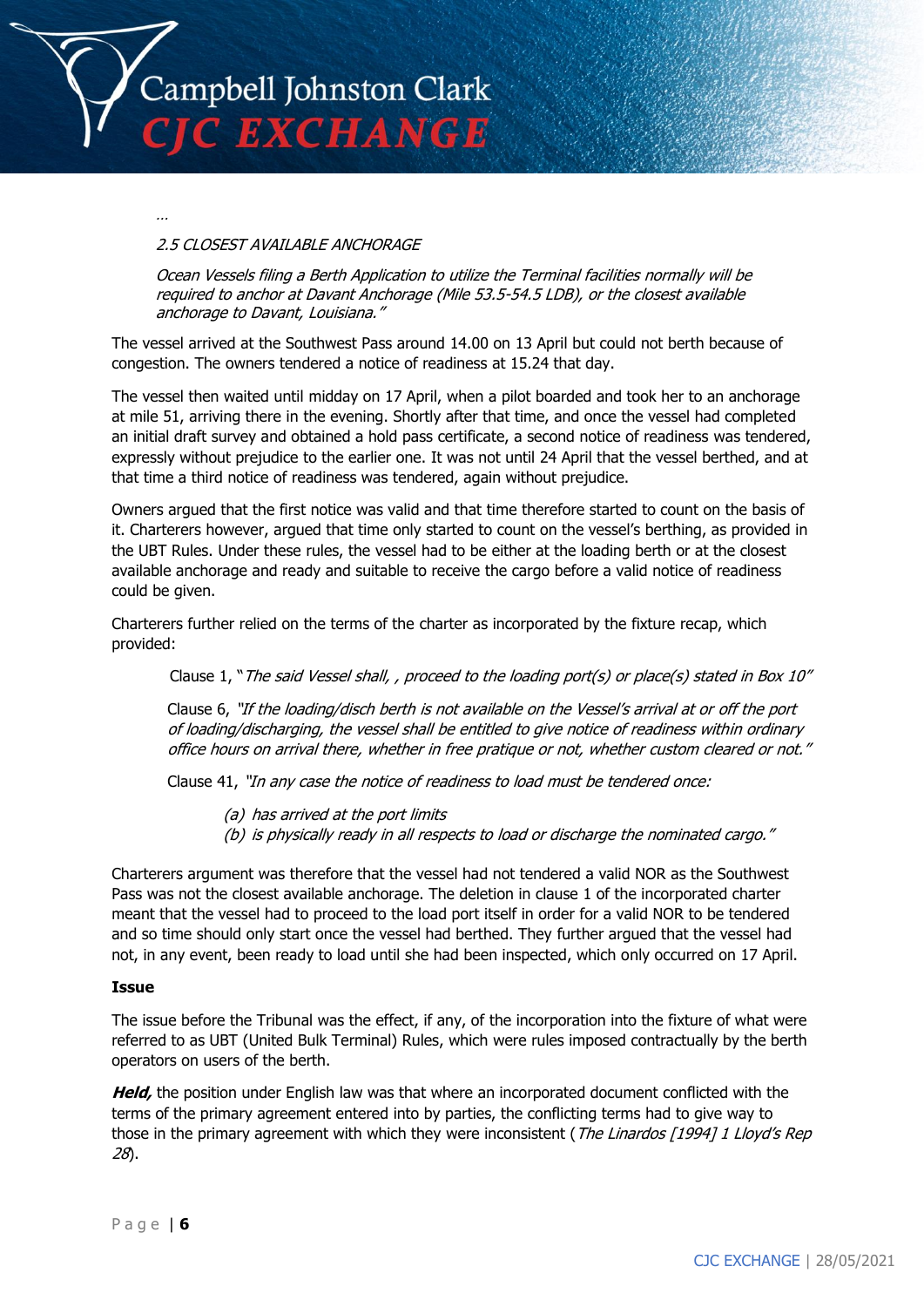

In applying this principle, the Tribunal found that the UBT Rules cited by charterers conflicted with the terms of the primary agreement as contained in the recap and reinforced by the incorporated charter terms. The UBT Rules were designed to govern contractual relationships between the terminal and users of the berth, therefore great caution had to be exercised in reading them into a charterparty so only those provisions in the Rules which were relevant to and compatible with the charter agreement were given effect to.

The vessel was therefore validly tendered NOR at the Southwest Pass, and the UBT Rules did not affect this position. Accordingly, owners' claim succeeded, and they would be awarded the claimed amount plus interest and costs.

# **Maritime Autonomous Surface Ships and Related Regulations**



The International Maritime Organization's ("IMO") Maritime Safety Committee ("MSC") has recently finalised its analysis of international treaties relating to ship safety which would assist in paving the way to future steps in the regulation of Maritime Autonomous Surface Ships ("MASS").

At the MSC's 103<sup>rd</sup> session, the MSC reported having completed the regulatory scoping operation which involved the examination of relevant ship safety treaties with the end

goal of ascertaining how MASS could be regulated in the near future. A significant amount of IMO legislation which is under the scope of the MSC was inspected to identify: (i) provisions within the relevant legislation which applied to MASS and would hinder such operations, (ii) provisions that applied to MASS but would not prevent such operations and so required no further action, (iii) provisions that applied to MASS but required further amendments and/or explanation and (iv) provisions that have no application to MASS operations.

As such, safety legislation that was assessed included, but are not limited to, the International Convention for the Safety of Life at Sea ("SOLAS") and related Codes made mandatory under SOLAS such as the Casualty Investigation Code and the Fire Safety Systems Code, the International Regulations for Preventing Collisions at Sea, the International Convention on Load Lines and many others. Whilst performing the assessment of the treaties the MSC also considered and had in mind the various categories of autonomy. They classified these as:

- Degree One A crewed vessel possessing automated processes and decision support;
- Degree Two Vessels remotely controlled but with seafarers on board;
- Degree Three Vessels remotely controlled without seafarers present on board; and
- Degree Four Fully autonomous vessels.

For every provision identified by the MSC, the assessment determined whether MASS could be regulated by similar provisions as set out in the instruments or by developing interpretation; whether the instruments required amendments for them to be applicable; whether new instruments were required, or whether none of these options were applicable.

The Committee further noted that the optimal method forward to address MASS as part of the IMO framework may be through the development of a *goal-based* MASS instrument which could be crystallised in the form of future Code which would be capable of addressing all four degrees of autonomous vessels.